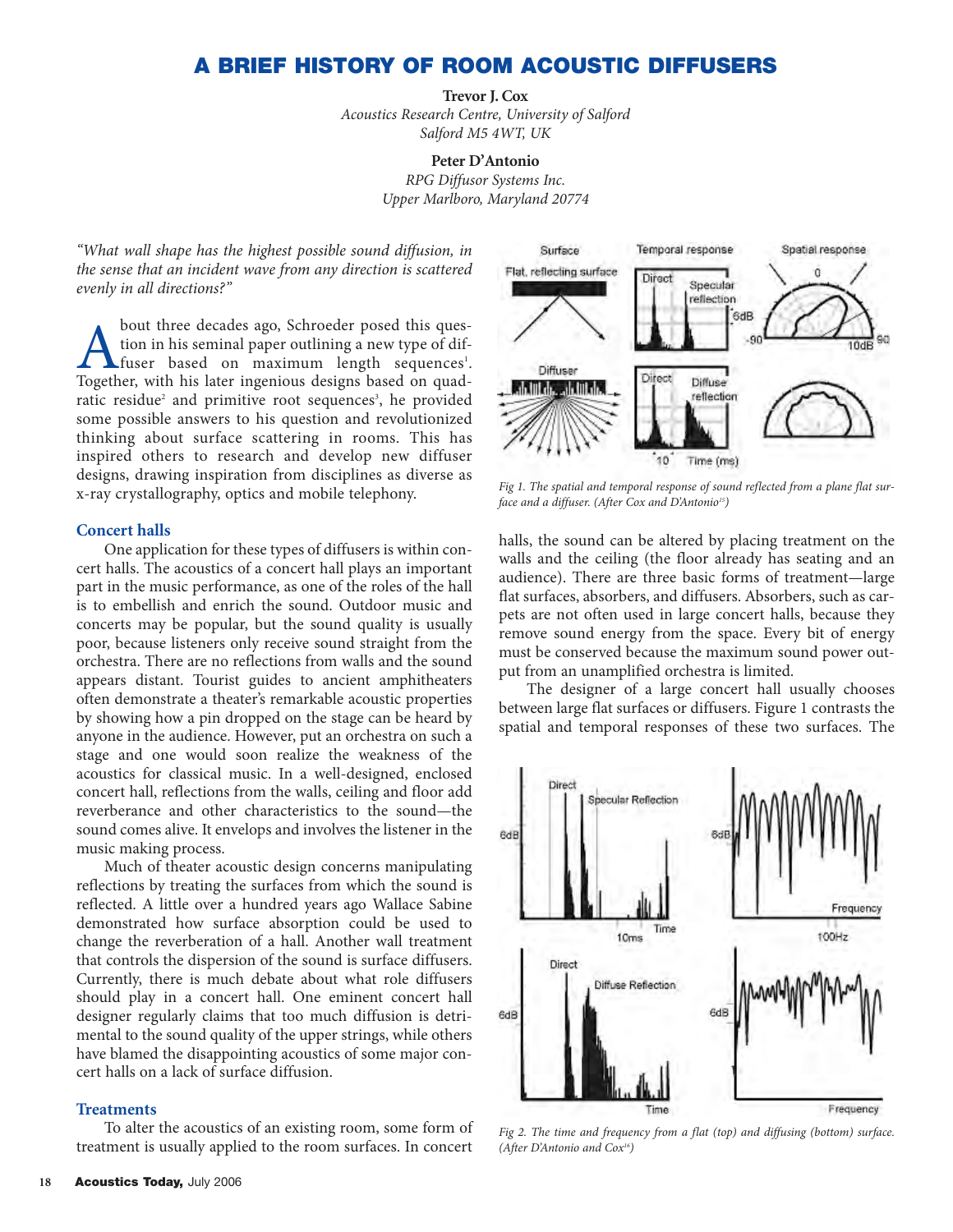responses shown assume that there are no other surfaces present. A flat surface behaves in the same way that a mirror reflects light; the sound energy is preserved and concentrated in the specular reflection direction, where the angle of incidence and reflection are equal. The time response shows the similarity between the direct sound and the reflection. A flat surface does little to the sound except to change the direction in which the sound propagates. Figure 2 shows the resulting uneven frequency response (called comb filtering) leading to "coloration" of the sound. The timbre of notes is altered due to the emphasis and de-emphasis of the different frequency components.

Alternately, diffusers disperse the reflection both temporally and spatially. The time responses in Figs. 1 and 2 show reflections arriving over a longer time period. The frequency response shows less evidence of comb filtering than the flat surface and the peaks and troughs are uneven and randomly spaced. The sound is now a more faithful rendition of the original sound produced by the instrument and less coloration will be heard. Any non-flat corrugated surface will have some diffusing ability, but Fig. 1 shows a cross section through one of the specialized surfaces designed by Schroeder—in this case a quadratic residue diffuser.

Diffusers are used in a variety of ways, but most often they are used to avoid a particular acoustic defect. Their ability to spatially disperse sound is illustrated in Fig. 1, and might be exploited to overcome problems of uneven sound distribution over sections of the audience. A diffuser's ability to disperse sound temporally can be used to reduce echoes from the rear walls of auditoria. Sound often takes a long time to travel from the stage to the rear wall of a concert hall. If a strong reflection comes back from the rear wall to the front of the hall, this can be heard as an echo, especially if the rear wall is concave and focuses the sound. In older halls, the echo problem would have been mitigated by placing absorbent material on the rear wall to remove the offending reflection. However, the absorption removes acoustic energy and is undesirable. A modern solution is to use diffusers to disperse the troublesome reflections because this can be achieved without loss of acoustic energy. An example of using Schroeder diffusers on the rear wall of Carnegie Hall



*vent echoes. (After D'Antonio and Cox17)*



*Fig 4. One period of two different Schroeder diffusers. Left—original design, right—fractal design. The diffusers are 0.6m wide, 0.6m high and about 0.2m deep.* 

#### **Architectural trends**

Wallace Sabine was the first person to apply "the scientific method" to room acoustic designs a little over a century ago. However, there are halls built before Sabine's work that are held to be great halls. An example would be the archetypal "best" concert hall, the Grosser Musikvereinssaal in Vienna. With these older halls, ornamentation and relief work appeared in a hall because it was the architectural style of the day. Walls were naturally diffusing.

In the twentieth century architectural trends changed and large flat areas appeared in many concert halls. The style of the day was to produce clean lines following a modernist style, and these surfaces then had little or no diffusing capability. While it is possible to design successful halls with flat surfaces (Symphony Hall Birmingham, UK), expanses of flat surfaces can lead to distortion due to comb filtering, echoes and other mechanisms.

Against this architectural backdrop, Schroeder developed his diffusers in the 1970s. An early motivation was the need to generate binaural dissimilarity at the listener, by promoting laterally propagating sound in concert halls. In the 1960s and 70s, various studies showed how binaural dissimilarity leads to a sense of envelopment, a greater sense of being involved in the music, and therefore, a "better" sound. The evidence for the beneficial effects of lateral reflections come from laboratory and field measurements on human perception, and these followed techniques pioneered in experimental psychology.

An example of Schroeder's original design can be seen in Fig. 4 (left). These surfaces offered acoustical consultants the designs for which they were looking—defined acoustic performance based on very simple design equations. While it is known that old-fashioned ornamentation produces diffusion, it does this in an ill-defined and haphazard fashion and most architects were no longer interested in such out-of-date styling.

One of the pioneering applications of Schroeder diffusers was by Marshall and Hyde in the Michael Fowler Centre, New Zealand<sup>4,5</sup>. Figure 5 illustrates the application. Large overhead surfaces were used to provide early reflections to the audience in the balconies. This was a design where a hall could have good clarity, and yet maintain a large volume for reverberation. Much of the volume is in the space Fig 3. Schroeder diffusers (QRDs®) applied to the rear wall of Carnegie Hall to pre-<br>Fig 3. Schroeder diffusers (QRDs®) applied to the rear wall of Carnegie Hall to pre-<br>**behind the surfaces. Not many years before the desi**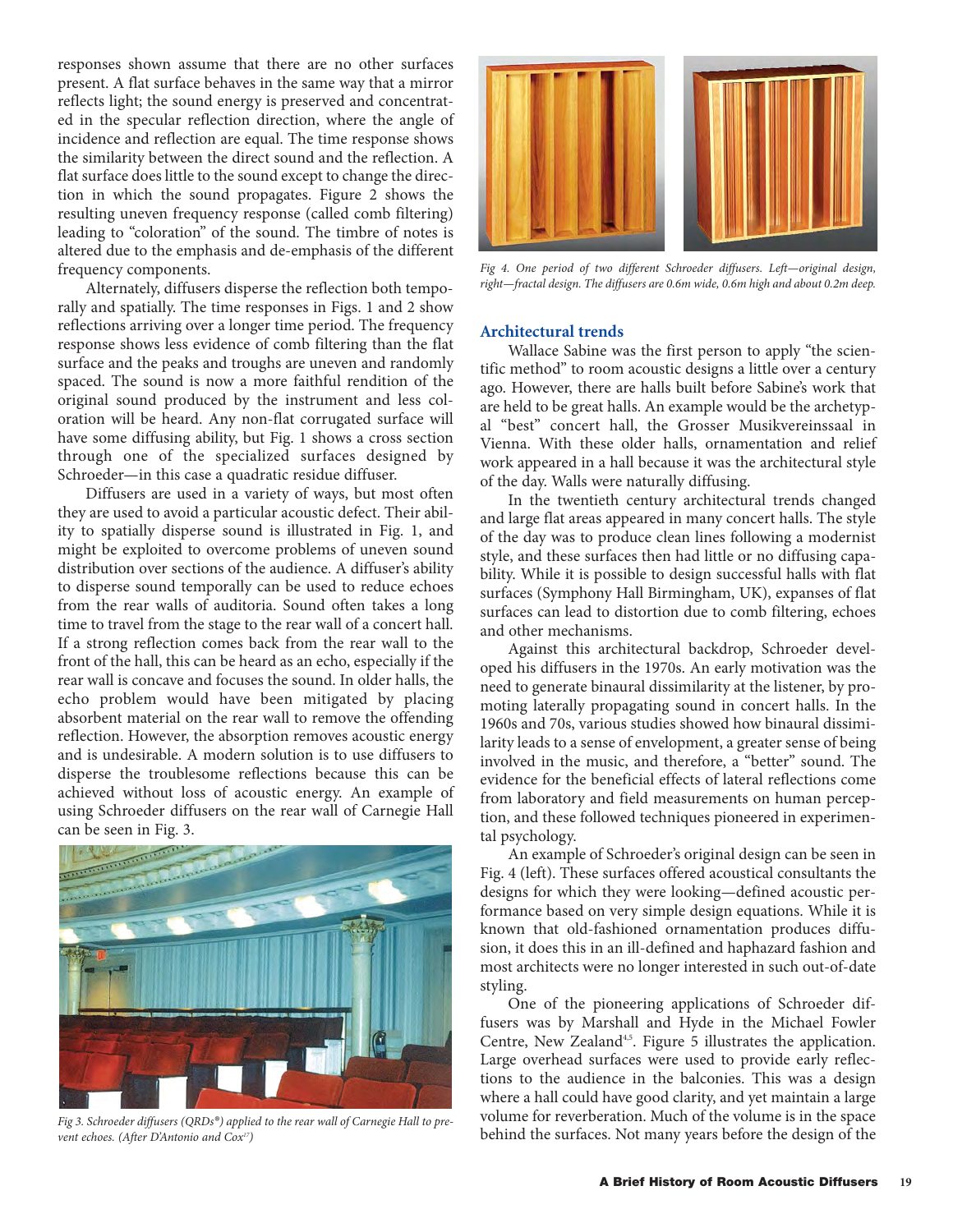

*Fig 5. Schroeder diffusers in the Michael Fowler Centre, New Zealand. (Photo courtesy of Dr. Harold Marshall of Marshall Day Acoustics)*

hall, it had been established that lateral reflections were important<sup>6</sup>. The need for lateral reflections influenced Marshall and Hyde to apply diffusers to the large overhead surfaces rather than use flat reflectors.

#### **Studios**

It is a peculiarity of room acoustics research that most attention is paid to auditoria for classical music because the number of auditoria built each year is rather small. While diffusers found a place in the palette of treatments used in concert halls, it was actually in much smaller spaces, such as studio monitoring rooms, that many more diffusers were used. Around the time that Schroeder developed his diffusers, a new concept for listening and monitoring rooms was explored. This was the live-end-dead-end (LEDE) design<sup>7</sup>, later refined into the reflection-free zone (RFZ) design. In these designs, diffusers are used to disperse early reflections that would otherwise arrive with little delay and at a high level. Without treatment, these early reflections (sometimes referred to as acoustic glare) would again color the timbre of the sound

## three in this case; these are grating lobes generated by the periodicity of the surface structure. Imagine viewing this polar response end on so that a set of three bright spots are seen; these are the type of images that x-ray crystallographers use to determine crystal structures. The acoustic problem being posed is somewhat different to x-ray crystallography. In crystallography, the diffraction patterns of the x-rays are used to determine an unknown structure. In the acoustic case, the inverse problem is solved—finding a surface structure that produces a desired polar response.

#### **Sequences**

In many ways, room acoustic diffusers act like optical diffraction gratings. Consider a mid-frequency plane wave incident onto a diffuser such as the one shown in Fig. 4 (left). Plane wave propagation occurs within the wells. If the surface is rigid, then plane waves are reflected from the bottom of the wells and re-radiate into the space with no loss of energy. The scattered pressure at some point external to the diffuser is interference among the radiating waves from the wells. All these waves have the same magnitude but different phases. The phase changes results from the time it takes the sound wave to go down and up each well. The Schroeder diffuser is a diffraction grating where the designer has control over the wave phases.

Schroeder's first step was to devise a surface that readily enabled the surface properties to be easily changed. His second step was to work out a method to determine an appropriate well depth sequence that generated a phase distribution on the surface of the diffuser and gave the desired reflected wave fronts. In inventing such a method, Schroeder turned to his favourite subject, number theory.

In the late 18th century, Carl Friedrich Gauss developed the law of quadratic reciprocity. Although best known to modern physicists for "Gauss's Law" that explains properties of electric fields, it is Gauss's number theory that led to the quadratic residue sequence that is used in the design of the quadratic residue diffuser. The formulation of a quadratic

### **Diffuser design**

It became apparent to one of the authors (PDA) that the diffusers suggested by Schroeder were in-effect 2-dimensional "sonic crystals," that scatter sound in the same way that 3-dimensional crystal lattices scatter electromagnetic waves. Since the diffraction theory employed in x-ray crystallographic studies was applicable to acoustic reflection phase gratings, it was straightforward to model and design the Schroeder diffusers using techniques first developed in crystallography.

Figure 6 (left) illustrates the scattering from a Schroeder diffuser in polar coordinates. A source normal to the surface illuminates the surface. The polar response shows the onethird octave energy bands scattered from the surface as a receiver moves around the surface on a hemisphere. A series of lobes are seen,



*diffuser (left) and a plane surface (right) of the same size.*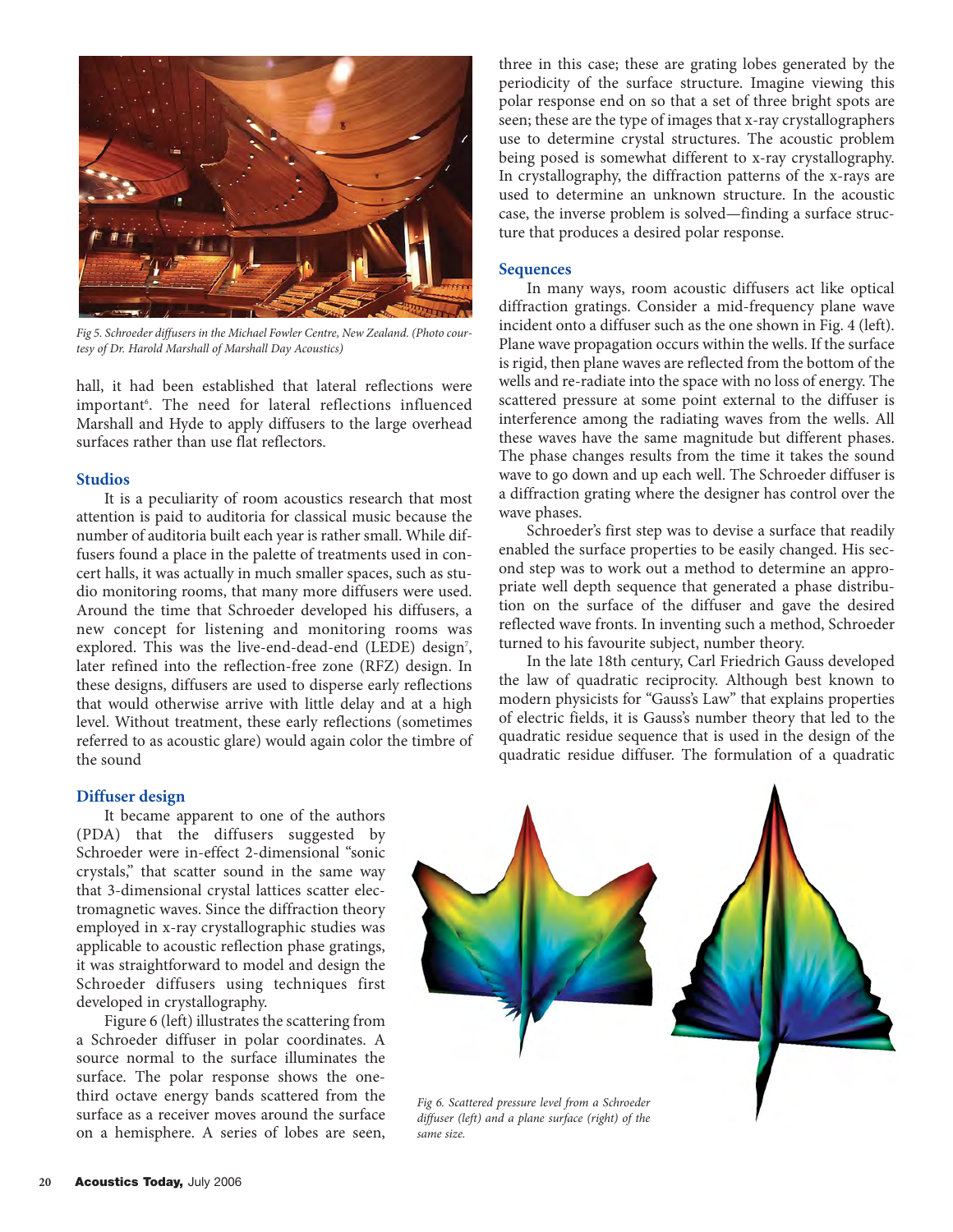residue sequence is based on a prime number. For the diffuser in Fig. 4 (left) the prime number is 7. The depth of the  $n<sup>th</sup>$  well is proportional to  $n<sup>2</sup>$  modulo 7, where modulo indicates the least non-negative remainder. So the third well has a depth proportional to  $3<sup>2</sup>$ modulo  $7 = 2$ . The sequence mapped out in this case is 0,1,4,2,2,4,1 that can

be seen in Fig. 4. (The diffuser in Fig. 4 has zero depth wells on both ends, but these are constructed to be half the width). If this quadratic residue sequence is used to construct the diffuser, then the diffraction or grating lobes generated all have the same energy, as shown in Fig. 6 (left).

To understand why number theory is useful, we need to turn to optical theories developed in the early 19th century by great physicists such as Fraunhofer. It is interesting to note that it is the Fraunhofer diffraction theory that has essentially been used by many researchers to examine the performance of Schroeder diffusers. This theory was aptly named after the first person to construct a diffraction grating in 1821—Joseph von Fraunhofer. The far field "scattering" from a reflection phase grating can be directly related by a Fourier transform to the distribution of the pressure reflection coefficients on the front surface of the diffuser. If our desire is to generate "even" scattering, then we need a distribution of reflection coefficients that are maximally random, or to be more precise, we need a set of reflection coefficients whose autocorrelation function is a delta-function. This is what pseudo-random number sequences provide—sequences of real or complex numbers with optimal autocorrelation properties. While it is possible to roll dice to generate well depths, number theory will provide sequences with better autocorrelation properties and consequently better scattering.

There are many other number sequences apart from those based on quadratic residues that can be used. Primitive root, Chu, and Luke sequences are three examples of sequences that have been examined as acoustic diffusers. Many of these sequences were originally developed for applications as diverse as astronomy, error-checking systems for computer and digital audio data, and mobile telephony. Rather incredibly, these sequences find a use in manipulating room acoustics. With roots back in 18th century mathematics, it seems almost impossible that these sequences, with their strange generation algorithms and modular arithmetic, should still be of use in room acoustic engineering. As Schroeder is fond of saying, number theory is, in many ways, unreasonably useful.

#### **Enhancements**

The basic Schroeder diffuser based on number theory sequences is an ingenious invention, however, aspects of its performance are not optimal. Building on Schroeder's initial design, several revisions have been suggested to improve its performance.

In room acoustics, designs must work over a wide bandwidth. A diffuser's wells need to be narrow and deep, and this makes the device very impractical. First, the structure

*"Building on Schroeder's initial design, several revisions have been suggested to improve the performance."*

becomes highly expensive to make, and second, the diffusers become very absorbing. If one uses very narrow and deep wells, it is possible to make a rather effective "absorber." Another issue is that if the well spacing becomes too small compared to a wavelength, then the diffuser behaves as though it is a surface with an average admittance rather

than one with a complex spatial distribution of admittances. Inspired by chaos theory and fractals, a solution to this problem has been developed.

#### **Element roughness**

To cover many octaves, the diffuser needs to have "element roughness" on different scales. Using elements of different sizes is common in 2-way loudspeaker designs. For room acoustic diffusers, some elements need to have dimensions that are meters in size, and some need to have dimensions that are centimeters in size.

#### **Fractals**

Fractals are objects that have scaleable properties. The effect can be achieved for diffusers, as shown in Fig. 4 (right). In the surface shown, smaller diffusers are mounted within larger diffusers. The small diffusers scatter the high frequencies, and the larger diffusers scatter the low frequencies. This type of diffuser is rather fittingly named diffractal<sup>s</sup>. An example of applying a diffractal on the rear wall of a mastering room is shown in Fig. 7.

#### **Phase gratings**

Phase gratings, whether optical or acoustical, are normally periodic. For Schroeder diffusers, many periods of the device are stacked next to each other. Diffraction lobes that are designed to have the same energy are a function of periodicity, and therefore Schroeder's definition of optimum diffusion requires the structure to be periodic. These diffraction lobes represent energy concentrated into particular directions with a lack of reflected energy between. When there are many lobes this is not a problem, but this is not usually the



*Fig 7. Gateway Mastering, Portland, ME showing a fractal diffusing rear wall (Diffractal®). (Photo courtesy of Gateway Mastering & DVD).*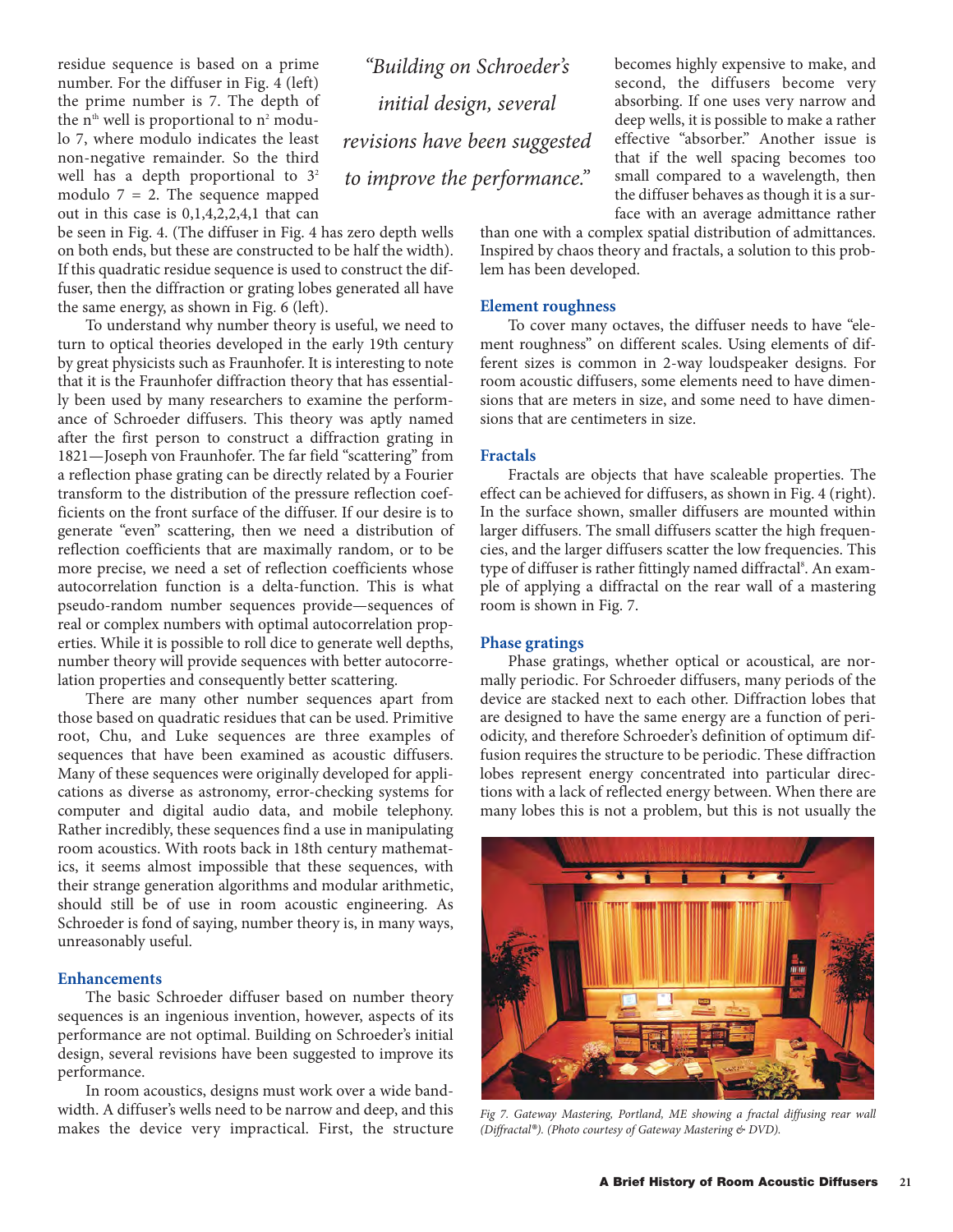

*Fig 8. Scattered pressure level from a modulated, optimized, reflection phase grating.*

case across the most critical octave bands. A better diffuser would be one that distributed the energy more evenly in all directions without lobes. Consequently there is an issue. Using the original number theory design, periodicity is required, yet this results in non-optimal performance. Angus<sup>9</sup>, who showed that techniques developed for mobile telephony could be adopted for diffusers, devised a solution for this problem. These techniques are also applied to the design of loudspeaker and microphone arrays.

#### **Spread spectrum techniques**

Code division multiple access (CDMA) systems, using spread spectrum techniques, are used in mobile telephony to enable multiple users to use the same transmission bandwidth. Spread spectrum techniques take frequency (spectral) components and spread them over a frequency bandwidth. If the lobes generated by the Schroeder diffuser are viewed as spatial frequency components, the lobes will be spread spatially when spread spectrum techniques are used,. This is shown in Fig. 8, where the spread spectrum process has enabled the scattered energy to be redistributed from the three lobes shown in Fig. 6 to all directions (all spatial frequencies).

The most efficient way to achieve this spectrum spreading is to use a diffuser that is very asymmetrical, as shown in Fig. 9. The order of the diffusers is determined by chance with the diffuser placed in one orientation or opposite orientation. The diffuser array is no longer periodic and the periodicity lobes are suppressed. This produces a much more even polar response. While it is possible to use chance to determine the modulation sequence, it is better to use a properly-defined binary sequence. For a small number of diffusers, it is possible



*Fig 9. A cross-section through a modulated diffuser array based on an N=7 primitive root diffuser.*

to task a computer to laboriously search for the best sequences, but this is rather slow and inelegant. It is often much better to use those "unreasonably-useful" sequences that mathematicians have been producing for many centuries. The first sequence used for modulating diffusers was the maximum length sequence, also known as a Galois field. Maximum length sequences are based on mathematics developed by a 19th century mathematician Evariste Galois. Galois's maximum length sequences are used widely in digital systems. In acoustics they are probably best know for being an efficient signal for measuring linear time-invariant systems.

### **Reflection phase grating diffuser**

The reflection phase grating diffusers have become vernacular in modern recording and broadcast studios. However, their appearance may be an impediment to their use in general architectural spaces, especially given current tastes in architecture and interior design. The diffuser's appearance is not in keeping with modern architectural designs that now tend to use curves and more organic shapes. With Schroeder diffusers, the acoustic treatment is imposing a distinctive visual aesthetic. While there are architects who like form to follow function, most architects want to determine the visual aesthetic themselves. If an architect thinks a diffuser looks ugly, it is unlikely to be used even if the treatment is vital to the acoustic design. Consequently, there is a need for designs that complement modern architectural trends.

Figure 10 shows a modern diffuser design on a concave wall. This is a curved diffuser designed to visually complement the shape of the room, while providing the required acoustic performance. The diffuser disperses reflections from the concave wall that would otherwise lead to sound being focused in a particular spot. Figure 11 shows the polar response for the wall alone. It shows that the scattered energy level is much greater for the receiver at the focal point. In treating this focusing problem, it would have



*Fig. 10. Optimized curved surface in the Edwina Palmer Hall, UK. (Photo courtesy of Arup Acoustics)*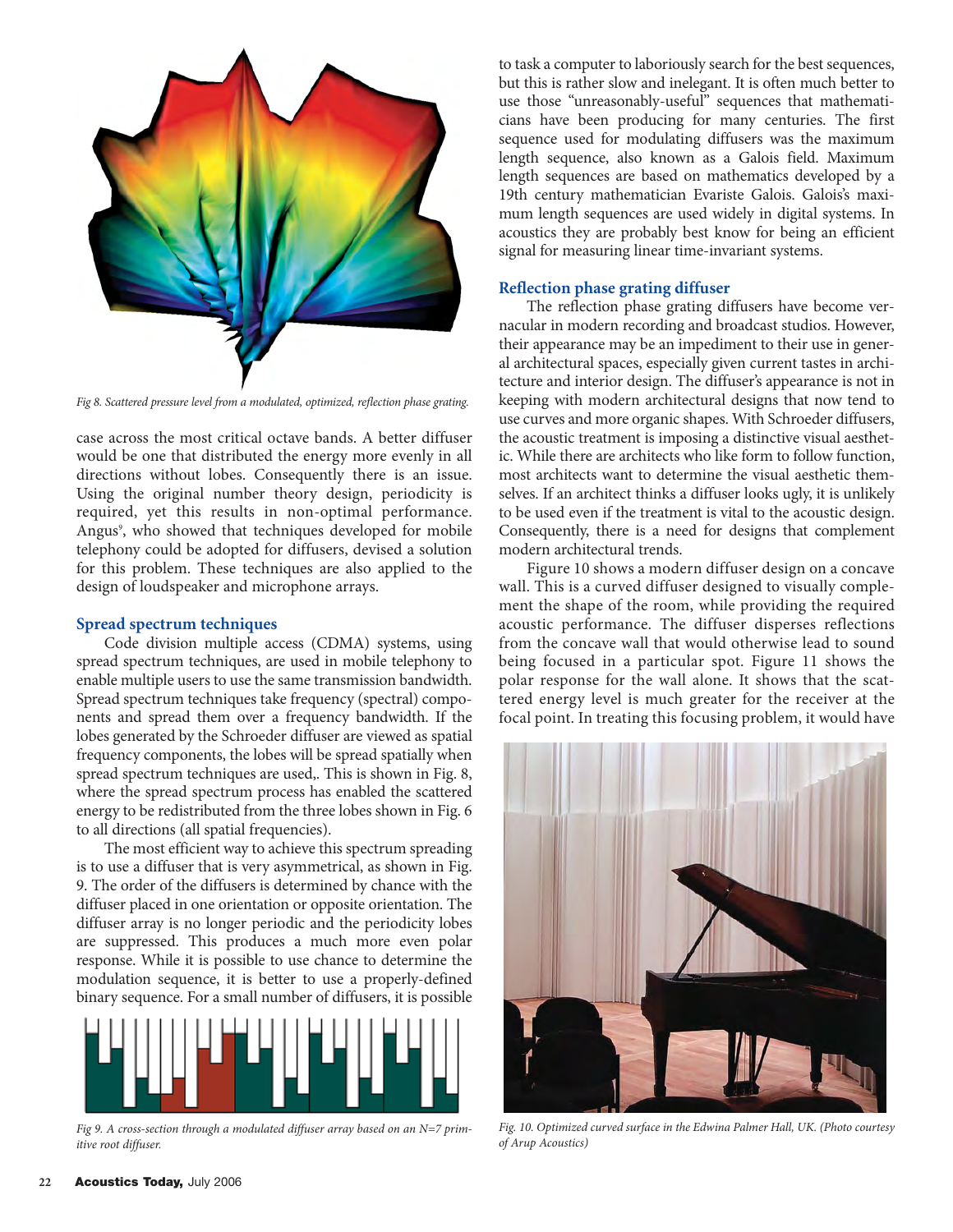

*Fig. 11. Scattering from a concave arc compared to an optimized curved diffuser. Blue: concave arc, Red: optimized curved diffuser. (After Cox and D'Antonio15).*

been possible to add absorption on the wall to remove the reflections, but this would have removed energy from one side of the orchestra, and these reflections are needed so the musicians can hear both themselves and others. Without these the musicians would find it harder to keep in time, form a good tone and blend with the orchestral sound. The solution to the focusing wall is to use diffusers to remove the focusing effect, while preserving the acoustic energy. The polar response after treatment is shown in Fig. 11. It illustrates the effectiveness of the diffuser in removing the "hot-spot."

#### **Numerical optimization**

To design this type of diffuser requires a new methodology<sup>10</sup>, and for this it is possible to use numerical optimization, a method commonly used in engineering. Numerical optimization may not have the efficiency and elegance of number theory design, but it is extremely effective and the designs it produced are robust. Numerical optimization tasks a computer to search to find an optimum solution to a problem. For acoustic diffusers, the computer looks for the surface shape that gives optimal scattering. The procedure follows an iterative scheme. The computer starts by guessing some curved surface shape. The scattering from the surface is predicted in terms of the polar response. The predicted polar response is then rated for its quality in terms of a figure of merit. The computer can then use a process of trial and error, changing the surface shape to try and optimize the figure of merit. The process continues until an optimum design is found. The search process cannot be completely random because this would take too much time. Fortunately, mathematicians have developed many algorithms to allow the search to be done efficiently. Currently, the most popular algorithm is to model the problem as an evolutionary process, using survival of the fittest principles to carry out an efficient search. The technique is called a genetic algorithm.

## **The genetic algorithm**

A genetic algorithm mimics the process of evolution that occurs in nature. A population of individuals is randomly formed with their genes determining the traits of each individual. When designing diffusers, the genes are simply a set of numbers that describe the curved surface shape. Each individual (or shape) has a fitness value (figure of merit) that indicates how good it is at diffusing sound. Over time, new populations are produced by combining (breeding) previous shapes, and the old population dies off. Pairs of breeding parents produce offspring with genes that are a composite of their parent's genes. The offspring shape will then have features drawn from the parent shapes, in the same way that facial features of a child can often be seen in their parents. A common method for mixing the genes is called multi-point cross over. For each gene, there is a 50% chance of the child's gene coming from parent A, and a 50% chance of the gene coming from parent B.

If all that happened was a combination of the parent genes, then the system would never look outside the parent population for better solutions. A fish would never get lungs and walk about on the land. As with biological populations, mutation is needed to enable dramatic changes in the population of shapes. This is accomplished by a random procedure whereby there is a small probability of any gene in the child sequence being randomly changed, rather than directly coming from the parents.

Selecting shapes to "die off" can be done randomly, with the least fit (the poorest diffusers) being most likely to be selected. In biological evolution, the fittest are most likely to breed and pass on their genes, and the least fit the most like-

ly to die. This is also true in the artificial genetic algorithms used in numerical optimizations. By these principles, the fitness of successive populations should improve. This process is continued until the population becomes sufficiently fit so that the best shape produced can be classified as optimum.

Figure 12 (top) shows an example of another optimized curved surface. Because it is now known that periodicity reduces dispersion, this surface has





*Fig 12. (top) An optimized curved surface designed to be tiled in a modulated array. (bottom) Ceiling Waveform treatment at KTSU, Houston, TX. (Photo Courtesy of HFP Acoustical Consultants)*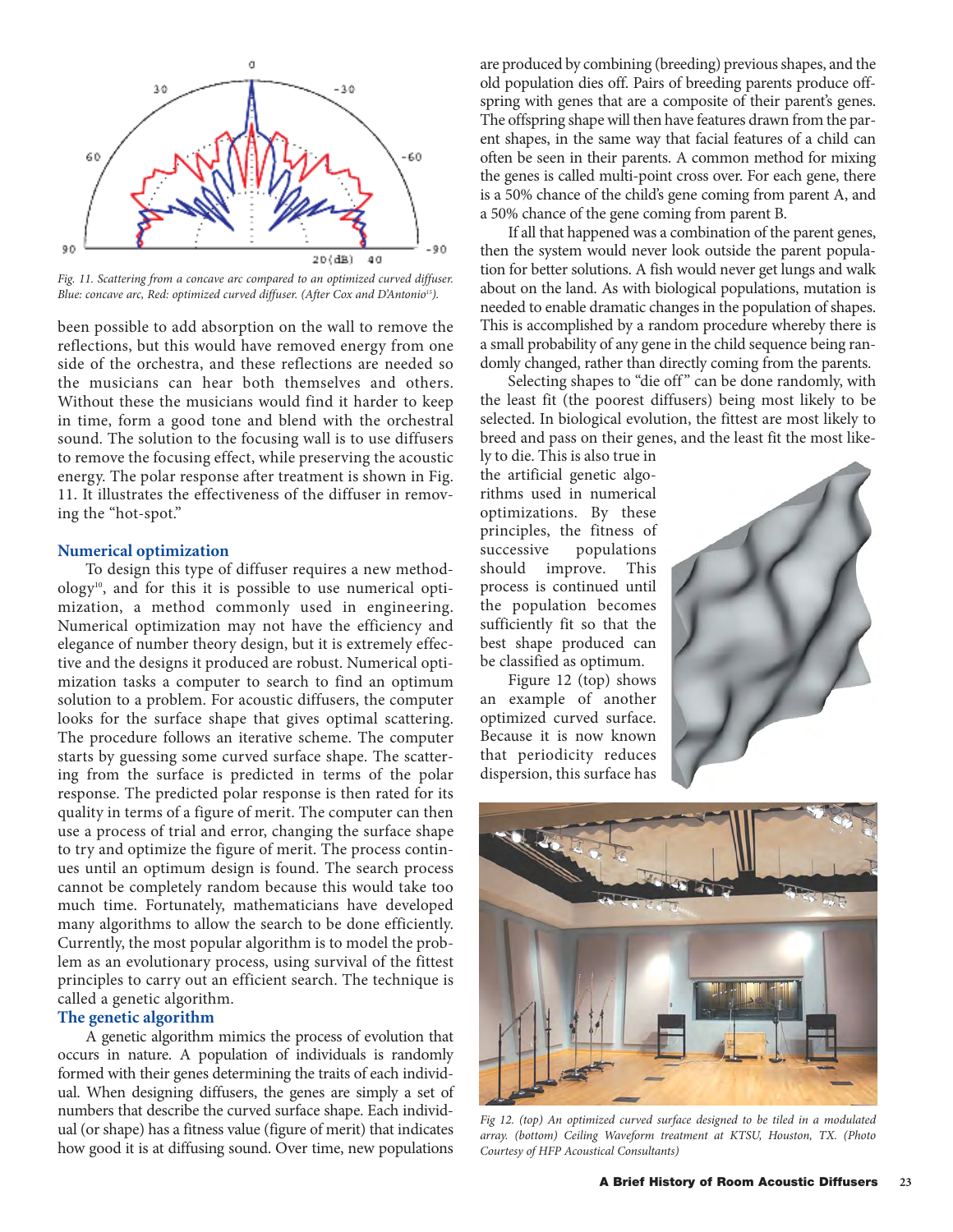

*Fig. 13. Construction of a hybrid surface\_left, porous absorber; middle, the mask; and right, cloth. (After Cox and D'Antonio15)*

been optimized to be both asymmetrical, and yet to have identical symmetrical edges so that the surface can be rotated and tiled in any direction. Consequently, architects can now manipulate the appearance and trade this off against acoustic performance. They can chose a periodic design, and accept the performance cost of the grating lobes, or they can use a more random appearance knowing that the acoustic performance will be enhanced. An example of this 2-dimensional bicubic waveform is shown in a ceiling application in Fig. 12 (bottom).

#### **Hybrid diffusers**

While it might appear that optimization is the answer to all possible diffuser designs, there is still interest in using number theories since the optimization problem becomes prohibitively large to solve when the diffuser has a large number of wells. However, number theory has suggested a different kind of diffuser—a hybrid surface. The construction of a hybrid surface is shown in Fig. 13. It consists of a piece of porous absorbent material that is covered with a perforated mask. The mask may be hidden from view by a thin piece of acoustically transparent cloth or exposed in wood or metal. This is essentially a Helmholtz absorber, but with an uneven distribution of the holes. At some mid-frequency, high absorption results that decreases as the frequency increases. At these upper frequencies where only partial absorption occurs, the uneven distribution of the holes causes reflected energy to be diffused. To get good dispersion, a pseudo-random binary sequence that has an autocorrelation function similar to a delta-function is used. When zero occurs in the sequence a hole is drilled in the mask. When one occurs in the sequence, the mask is left untouched. Any repetition in the sequence will lead to lobes, so sequences are needed that are dissimilar from shifted versions of itself. Again, number theory can provide many different sequences.

Angus<sup>11</sup> first examined the performance of these devices using maximum length sequences. These are the same sequences that were used originally to modulate Schroeder diffusers and also used by Schroeder in his first paper on diffusers. A problem that occurs is that maximum length sequences are a one-dimensional string of ones and zeros. For hybrid surfaces, a two-dimensional array of numbers is required. Again, there are a number of techniques for forming two-dimensional binary arrays $12$  that can be exploited. One of the commonly used techniques is referred to as the Chinese remainder theorem.

An example of a Chinese remainder problem was posed All example of a Chinese remainder problem was posed Fig. 14. Scattering from three diffusers: Black: binary diffuser; Orange: ternary dif-<br>*Fig. 14. Scattering from three diffusers: Black: binary diffusers; Orange: ternar* 

*"There are certain things whose number is unknown. … Divided by 3, the remainder is 2; by 5 the remainder is 3; and by 7 the remainder is 2. What will be the number?"*

(One answer to the above problem is given at the end of the article.)

From this rather strange start, a method for sequence folding can be generated that has been used in coding systems, cryptology, and x-ray astronomy. The mask shown in Fig. 13 is a maximum length sequence of length 1023 that has been folded into a 31x33 array using this process.

The problem with maximum length sequences is that they are devised for systems that are bipolar, consisting of plus ones and minus ones. The hybrid surfaces produce no reflections (reflection coefficient  $\approx$  0) and reflections (reflection coefficient  $\approx$  1) and so are inherently unipolar. This can be a problem when designing diffusers. Most electronic systems have bipolar capabilities that produce signals of the opposite sign. This is often exploited to reduce the out-ofphase autocorrelation function. Fiber optic systems, on the other hand, are intrinsically unipolar because the light is either on or off. These optical sequences can also be exploited in hybrid diffusers; however, the number of sequences with the right balance of 0s and 1s are rather small.

A problem with planar hybrid surfaces is that energy can only be removed from the specular reflection by absorption. If it were possible to exploit interference by reflecting waves out of phase with the specular energy, then it would be possible to diminish the specular energy even further. One solution is to bend or corrugate the surface, breaking up the specular reflection component. This type of design is proving to be very popular in studio control and listening rooms. More recently it has been shown that the specular reflection can also be dispersed by using a diffuser based on a ternary sequence that nominally has surface reflection coefficients of zero, minus 1, and plus one<sup>14</sup>. These reflection coefficients are made using wells, absorbent patches and rigid sections respectively.

Figure 14 shows the scattering from two hybrid absorberdiffusers compared to a plane surface. The hybrid surfaces provide dispersion, with the performance of the ternary sequence being best because of its ability to generate more obliquely propagating sound, reducing the specular energy by exploiting wave superposition as well as absorption. **Summary**

Much has been learned about the design of room



*fuser showing significantly more lateral scattering, and Green: plane surface18.*